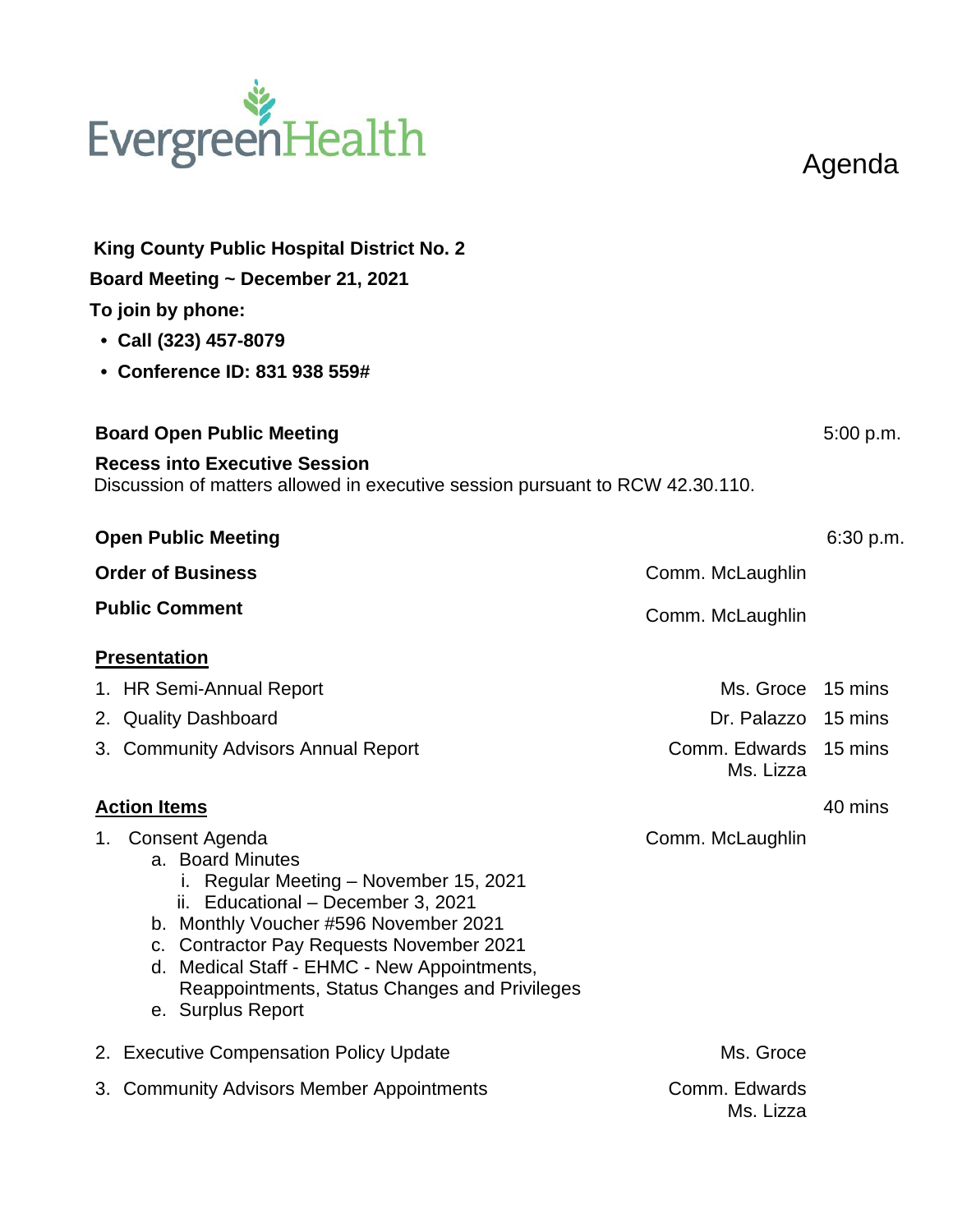|    | 4. 2021 Audit Engagement                                                                                                                                                                                                                                                                                                                                   | Ms. Mycroft                          |         |
|----|------------------------------------------------------------------------------------------------------------------------------------------------------------------------------------------------------------------------------------------------------------------------------------------------------------------------------------------------------------|--------------------------------------|---------|
|    | 5. 2021 Excess Levy Funds                                                                                                                                                                                                                                                                                                                                  | Comm. Edwards<br>Ms. Mycroft         |         |
|    | 6. Board Bylaws Update                                                                                                                                                                                                                                                                                                                                     | Comm. Butler                         |         |
| 7. | Board Delegation of Authority Policy Update                                                                                                                                                                                                                                                                                                                | Comm. Butler                         |         |
|    | 8. Board Committee Charters Update<br>a. Community Advisors Planning and Recruitment<br>Committee<br>b. Compensation Committee<br>Digital Health and Consumer Innovation<br>C.<br>Committee<br>d. Governance Committee<br>e. Levy Funded and Sponsorship Programs<br>Committee<br>f. Quality Committee<br>g. Strategic Planning and Construction Committee | Comm. Butler                         |         |
|    | <b>Written Reports</b>                                                                                                                                                                                                                                                                                                                                     |                                      |         |
|    | 1. Capital Budget and Construction Report                                                                                                                                                                                                                                                                                                                  | Mr. Buckingham 5 mins<br>Ms. Granger |         |
|    | 2. Governance Committee Annual Report                                                                                                                                                                                                                                                                                                                      | Comm. Butler 5 mins                  |         |
|    | 3. Rolling Agenda                                                                                                                                                                                                                                                                                                                                          | Ms. Scairpon 2 mins                  |         |
|    | <b>Discussion</b>                                                                                                                                                                                                                                                                                                                                          |                                      |         |
|    | 1. Annual Board Officer Declaration of Intent                                                                                                                                                                                                                                                                                                              | Comm. McLaughlin 5 mins              |         |
|    | 2. Medical Staff Report                                                                                                                                                                                                                                                                                                                                    | Dr. Kincaid 5 mins                   |         |
|    | 3. Chief Executive Officer Report                                                                                                                                                                                                                                                                                                                          | Dr. Tomlin                           | 10 mins |
|    | 4. Commissioner Reports                                                                                                                                                                                                                                                                                                                                    | <b>Commissioners</b>                 | 10 mins |
|    | <b>For Your Information</b><br>• Committee Minutes                                                                                                                                                                                                                                                                                                         |                                      |         |
|    | <b>Appendix - Separate Document</b>                                                                                                                                                                                                                                                                                                                        |                                      |         |

- Executive Compensation Policy Redline
- Independent Auditor Engagement Letters
- Board Bylaws Redline
- Board Delegation of Authority Update Redline
- Committee Charters Redline (see above list)

## **Recess**